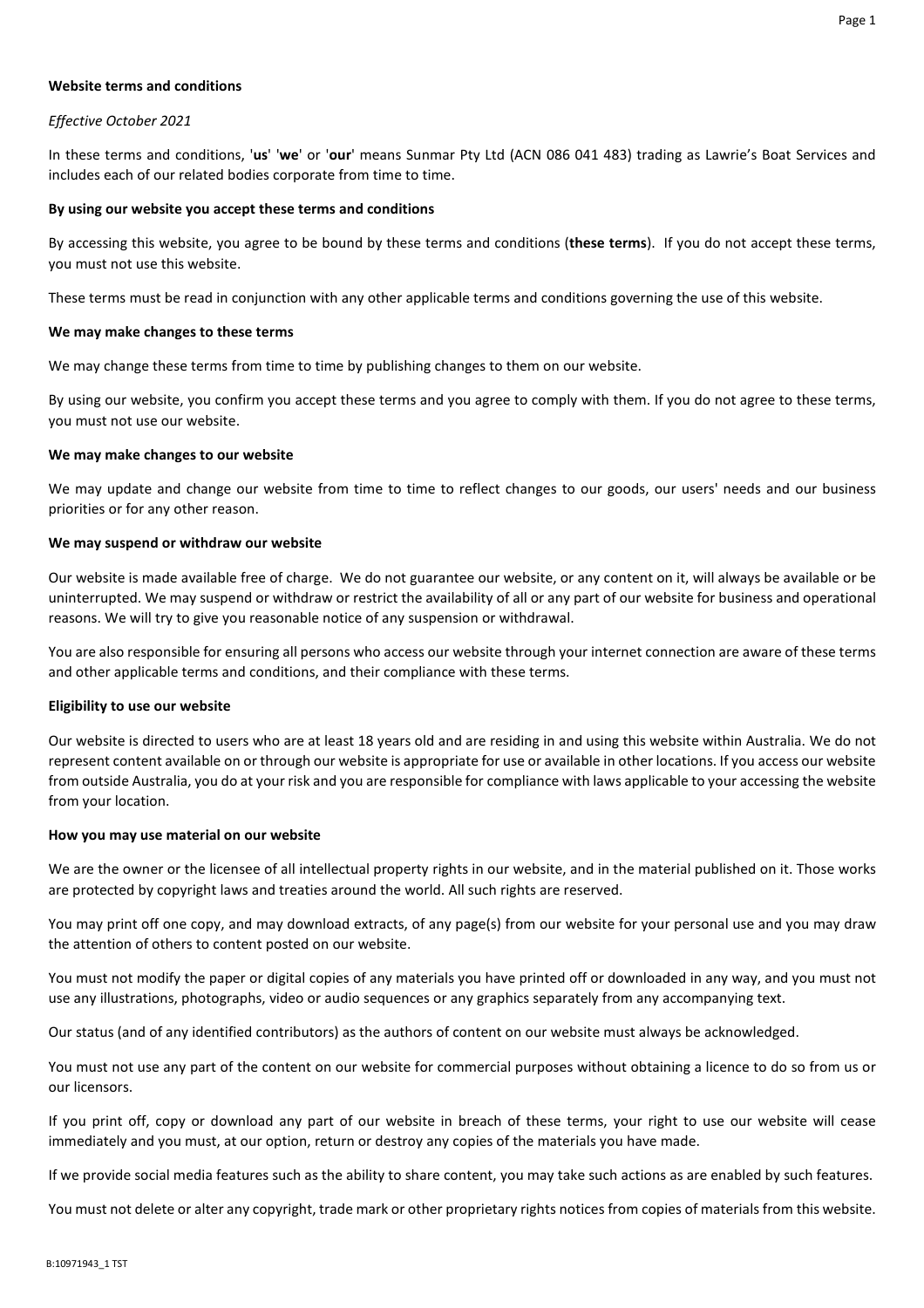### **Do not rely on information on this website**

Whilst every care is taken, this website is provided on an "as is", and "as available", basis, and we make no representations or warranties, express or implied, regarding the operation or availability of the website.

The content on our website is provided for general information only. It is not intended to amount to advice on which you should rely.

Although we make reasonable efforts to update the information on our website, we make no representations, warranties or guarantees, whether express or implied, the content on our website is accurate, complete or up-to-date.

#### **Third party sites**

Where our website contains links to other sites (including banner advertisements and sponsored links) and resources provided by third parties, these links are provided for your information only. Such links should not be interpreted as approval by us of those linked websites or information you may obtain from them. We have no control over the contents of those sites or resources, and you access third party websites entirely at your own risk and subject to the terms and conditions of use for those websites.

#### **Limitation of liability**

In no event will we, our affiliates or their licensors, service providers, employees, agents, officers or directors be liable for damages of any kind, under any legal theory, arising out of or in connection with your use, or inability to use, our website, any websites linked to it, any content on our website or such other websites or any services or items obtained through our website or such other websites, including any direct, indirect, special, incidental, consequential or punitive damages, including but not limited to, personal injury, pain and suffering, emotional distress, loss of revenue, loss of profits, loss of business or anticipated savings, loss of use, loss of goodwill, loss of data, and whether caused by tort (including negligence), breach of contract or otherwise, even if foreseeable.

Nothing in this the preceding paragraph affects any liability which cannot be excluded or limited under applicable law. We do not exclude or limit in any way our liability to you where it would be unlawful to do so. This includes liability for death or personal injury caused by our negligence or the negligence of our employees, agents or subcontractors and for fraud or fraudulent misrepresentation. Where our liability cannot be excluded, we limit our liability to the fullest extent permitted by the Australian Consumer Law.

You agree to defend, indemnify and hold us, our affiliates, licensors and service providers, and each of their respective officers, directors, employees, contractors, agents, licensors, suppliers, successors and assigns, harmless from and against any claims, liabilities, damages, judgments, awards, losses, costs, expenses or fees (including reasonable attorneys' fees) arising out of or relating to your violation of these terms or your use of the website, including, but not limited to, your User Contributions (if any), your use of any information obtained from the website and any use of the website's content, services and goods other than as expressly authorised in these terms.

You acknowledge and agree different limitations and exclusions of liability will apply to liability arising as a result of your access to our premises the supply of any goods or services to you, which will be set out in our terms of access and terms of vessel storage and associated services.

#### **We are not responsible for viruses**

To the extent permitted by law, we do not guarantee our website will be secure or free from bugs or viruses.

You are responsible for configuring your technology to access our website. You should use your own virus protection software.

### **Rules about linking to our website**

You may link to our home page, provided you do so in a way is fair and legal and does not damage our reputation or take advantage of it. The website in which you are linking must comply in all respects with the content standards set out in these terms.

You must not establish a link in such a way as to suggest any form of association, approval or endorsement on our part where none exists.

Our website must not be framed on any other website, nor may you create a link to any part of our website other than the home page.

We reserve the right to withdraw linking permission without notice.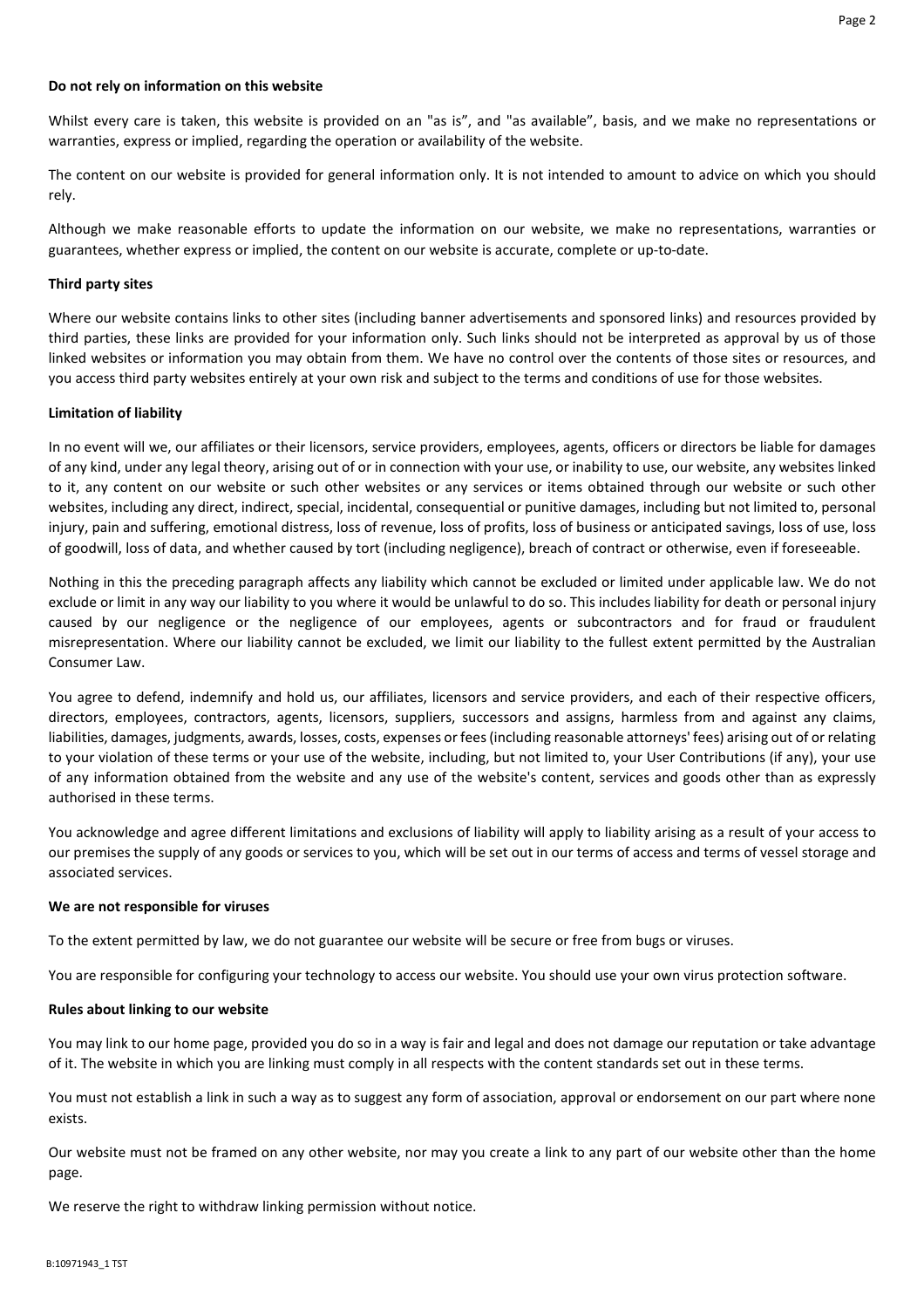If you wish to link to or make any use of content on our website other than as set out above, please contact us via: https://lawriesboatservices.com.au/contact-us/.

## **Governing law**

These terms, their subject matter and their formation, are governed by the laws of Queensland, Australia. You and we both agree the courts in Queensland, Australia will have non-exclusive jurisdiction in respect of your use of our website and these terms.

## **Our trade marks**

"LAWRIE'S BOAT SERVICES" and all related names, logos, product and service names, designs and slogans are our trademarks or the trademarks of our affiliates or licensors. You must not use such marks without our prior written permission unless they are part of material you are using as permitted under these terms. Other names, logos, product and service names, designs and slogans on this website are the trademarks of their respective owners and are used by us under licence.

## **Prohibited uses**

You may use the website only for lawful purposes and in accordance with these terms. You agree not to use the website:

- (a) in any way that violates any applicable commonwealth, state, local or international law or regulation (including, without limitation, any laws regarding the export of data or software to and from other countries);
- (b) for the purpose of exploiting, harming or attempting to exploit or harm minors in any way by exposing them to inappropriate content, asking for personally identifiable information or otherwise;
- (c) to send, knowingly receive, upload, download, use or re-use any material which does not comply with the content standards set out in clause 12 of these terms;
- (d) to transmit, or procure the sending of, any advertising or promotional material without our prior written consent, including any "junk mail", "chain letter", or "spam", or any other similar solicitation;
- (e) to impersonate or attempt to impersonate us, any of our employees, another user or any other person or entity (including, without limitation, by using email addresses or screen names associated with any of the foregoing); or
- (f) to engage in any other conduct that restricts or inhibits anyone's use or enjoyment of the website, or which, as determined by us, may harm us or users of the website or expose them to liability.

Additionally, you agree not to:

- (a) use the website in any manner that could disable, overburden, damage, or impair the website or interfere with any other party's use of the website, including their ability to engage in real time activities through the website;
- (b) use any robot, spider or other automatic device, process or means to access the website for any purpose, including monitoring or copying any of the material on the website;
- (c) use any manual process to monitor or copy any of the material on the website or for any other unauthorised purpose without our prior written consent;
- (d) use any device, software or routine that interferes with the proper working of the website;
- (e) introduce any viruses, trojan horses, worms, logic bombs or other material which is malicious or technologically harmful;
- (f) attempt to gain unauthorised access to, interfere with, damage or disrupt any parts of the website, the server on which the website is stored, or any server, computer or database connected to the website;
- (g) attack the website via a denial-of-service attack or a distributed denial-of-service attack; or
- (h) otherwise attempt to interfere with the proper working of the website.

We may report any of the activities above to the relevant law enforcement authorities and we will cooperate with those authorities by disclosing your identity to them. In the event of such a breach, your right to use our website will cease immediately.